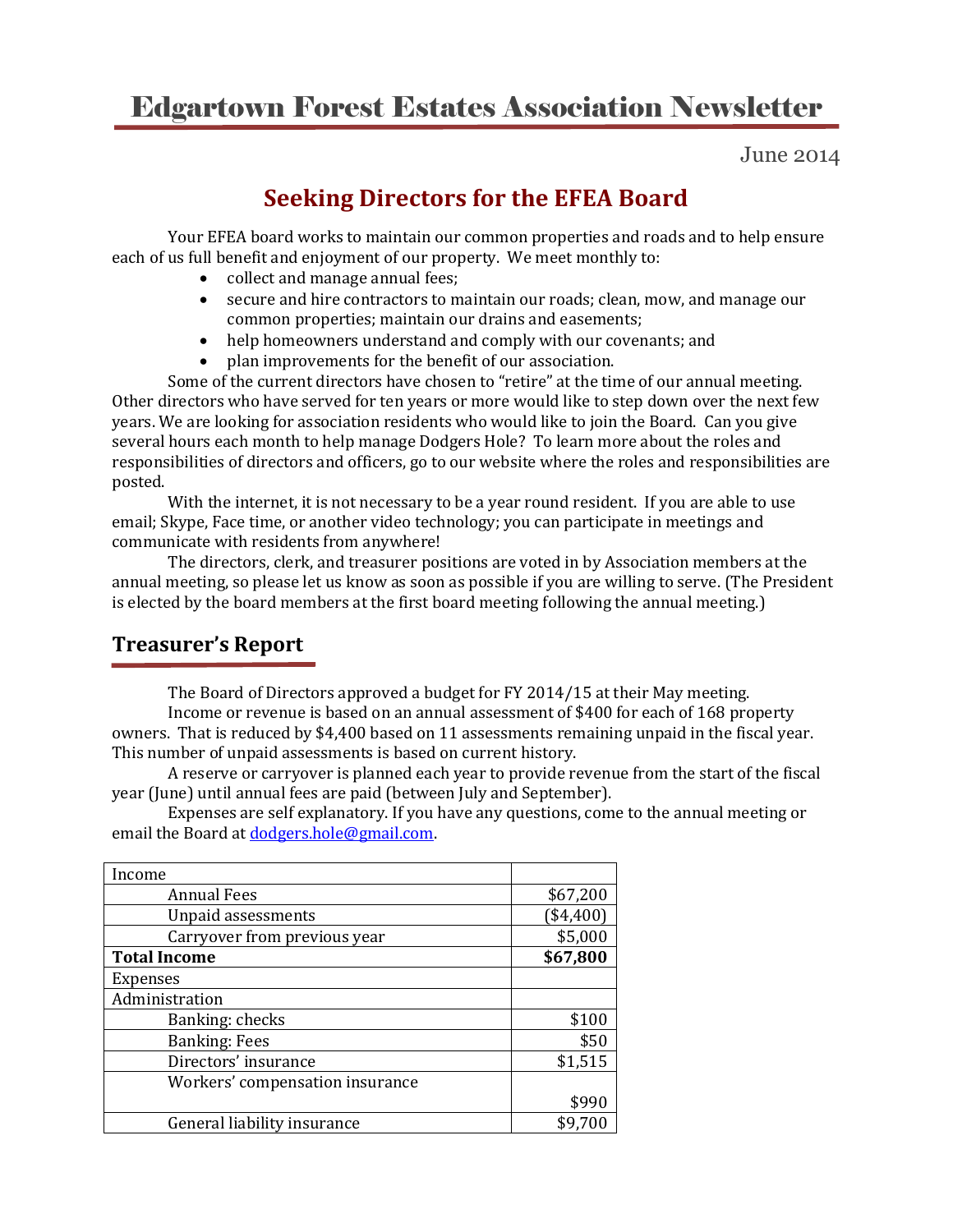| Legal fees                           | \$2,500  |
|--------------------------------------|----------|
| Accounting                           | \$900    |
| Registry/Recording fees              | \$1,500  |
| <b>Director Stipends</b>             | \$4,900  |
| Contracted administrator             | \$1,920  |
| Website host fee                     | \$150    |
| Contracted webmaster                 | \$500    |
| Mailing/postage                      | \$550    |
| Office supplies/equipment            | \$200    |
| Printing/reproduction                | \$400    |
| Maintenance                          |          |
| Contracted maintenance manager       | \$12,870 |
| Contracted plowing/sanding           | \$9,500  |
| Contracted road sweeping             | \$4,000  |
| Contracted invasive removal          | \$3,000  |
| Contracted catch basin cleaning      | \$1,500  |
| Contracted road repair & maintenance | \$8,000  |
| Maintenance materials & supplies     | \$500    |
| <b>Utilities</b>                     |          |
| Electric                             | \$170    |
| Water                                | \$350    |
| <b>Taxes</b>                         |          |
| State taxes                          | \$470    |
| Local property tax                   | \$200    |
| Annual report                        | \$159    |
| <b>Total Expenses</b>                | \$68,382 |
| Carryover to FY 2015/16              | \$581    |

### **Maintenance Report**

Some invasive plants have invaded Dodgers Hole. Birds, animals, and wind can carry these invasive plants to your yard. Take a look at the pictures and descriptions below and be on the lookout for these plants on your property. The following link provides information on how to dispose of invasive plants.

[http://extension.unh.edu/resources/files/resource000988\\_rep1720.pdf](http://extension.unh.edu/resources/files/resource000988_rep1720.pdf)



Japanese Knotweed (aka Japanese bamboo), *Fallopia japonica,* is spreading throughout the circle at the southern end of Dodgers Hole Road. For more information go to <http://www.invasivespeciesinfo.gov/plants/knotweed.shtml>